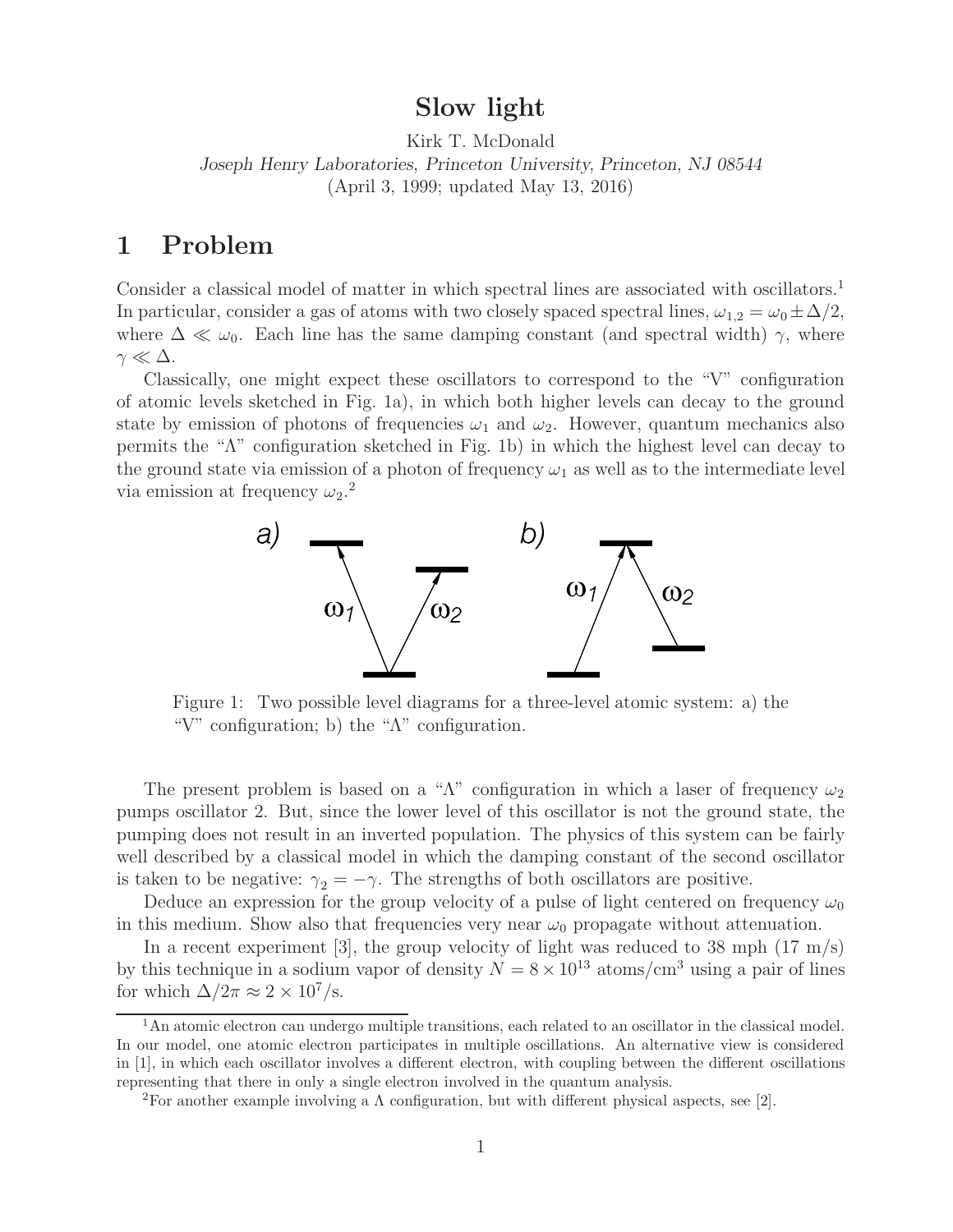## **2 Solution**

In a medium of index of refraction  $n(\omega)$ , the dispersion relation can be written as,

$$
k = \frac{\omega n}{c},\tag{1}
$$

where k is the wave number and c is the speed of light. The group velocity is then given by.

$$
v_g = \frac{d\omega}{dk} = \frac{1}{dk/d\omega} = \frac{c}{n + \omega \frac{dn}{d\omega}}.\tag{2}
$$

We next recall the classical oscillator model for the index of refraction. The index  $n$  is the square root of the dielectric constant  $\epsilon$ , which is in turn related to the atomic polarizability  $\alpha$  according to (in Gaussian units),

$$
D = \epsilon E = E + 4\pi P = E(1 + 4\pi N\alpha),\tag{3}
$$

where  $D$  is the electric displacement,  $E$  is the electric field,  $P$  is the polarization density, and N is the number density of atoms. Then,

$$
n = \sqrt{\epsilon} \approx 1 + 2\pi N \alpha,\tag{4}
$$

for a dilute gas with index near 1.

The polarizability  $\alpha$  is obtained from the dipole moment  $\mathbf{p} = e\mathbf{x} = \alpha \mathbf{E}$  induced by electric field **E**. In the case of a single spectral line of frequency  $\omega_0$ , we say that the electron of charge e and mass m is bound to the (fixed) nucleus by a spring of constant  $K = m\omega_0^2$ , and the motion is subject to damping  $-m\gamma\dot{x}$  where the dot indicates differentiation with respect to time. The equation of motion of a charge e at the origin (on average) in the presence of a wave  $E_0 \hat{\mathbf{x}} e^{i(kz-\omega t)}$  of frequency  $\omega$  is,

$$
\ddot{x} + \gamma \dot{x} + \omega_0^2 x = \frac{eE}{m} = \frac{eE_0}{m} e^{-i\omega t}.
$$
\n(5)

Hence,

$$
x = \frac{eE}{m} \frac{1}{\omega_0^2 - \omega^2 - i\gamma\omega} = \frac{eE}{m} \frac{\omega_0^2 - \omega^2 + i\gamma\omega}{(\omega_0^2 - \omega^2)^2 + \gamma^2\omega^2},\tag{6}
$$

and so the polarizability is,

$$
\alpha = \frac{e^2}{m} \frac{\omega_0^2 - \omega^2 + i\gamma\omega}{(\omega_0^2 - \omega^2)^2 + \gamma^2\omega^2}.
$$
\n<sup>(7)</sup>

In the present problem, we have two spectral lines,  $\omega_{1,2} = \omega_0 \pm \Delta/2$ , both of unit oscillator strength, but line 2 is pumped so that  $\gamma_2 = -\gamma_1 = -\gamma$ . In this case, the polarizability is given by,

$$
\alpha = \frac{e^2}{m} \frac{(\omega_0 - \Delta/2)^2 - \omega^2 + i\gamma\omega}{((\omega_0 - \Delta/2)^2 - \omega^2)^2 + \gamma^2\omega^2} + \frac{e^2}{m} \frac{(\omega_0 + \Delta/2)^2 - \omega^2 - i\gamma\omega}{((\omega_0 + \Delta/2)^2 - \omega^2)^2 + \gamma^2\omega^2} \n\approx \frac{e^2}{m} \frac{\omega_0^2 - \Delta\omega_0 - \omega^2 + i\gamma\omega}{(\omega_0^2 - \Delta\omega_0 - \omega^2)^2 + \gamma^2\omega^2} + \frac{e^2}{m} \frac{\omega_0^2 + \Delta\omega_0 - \omega^2 - i\gamma\omega}{(\omega_0^2 + \Delta\omega_0 - \omega^2)^2 + \gamma^2\omega^2},
$$
\n(8)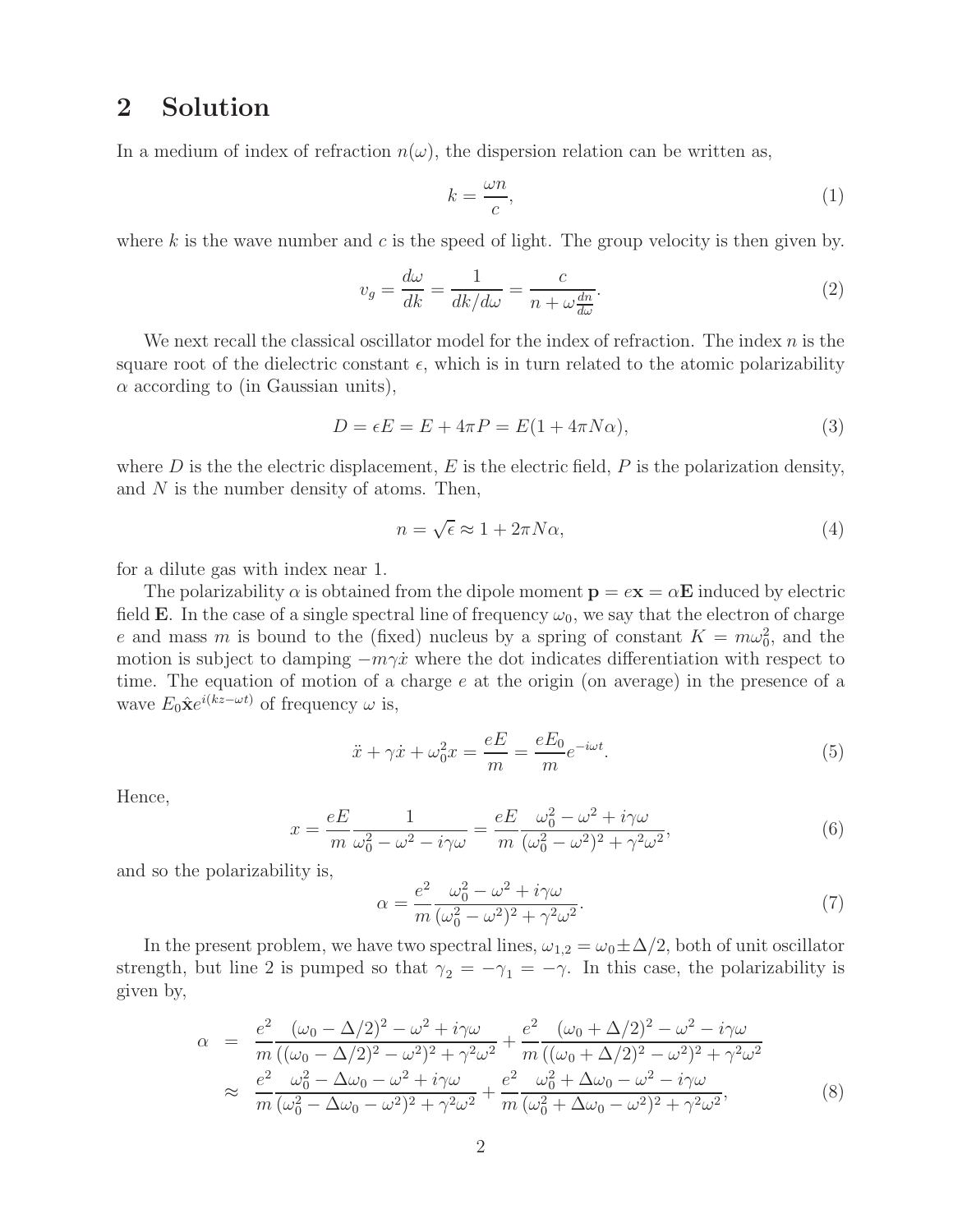

Figure 2: The real and imaginary parts of the index of refraction corresponding to the polarizability (4) in a medium with one of a pair of spectral lines pumped so as to produce a large rate of change of the index with nearby frequency.

where the approximation is obtained by the neglect of terms in  $\Delta^2$  compared to those in  $\Delta\omega_0$ . The index of refraction (4) corresponding to polarizability (8) is shown in Fig. 2.

We next consider the issue of attenuation of a pulse of frequency  $\omega$ . Since  $k = \omega n/c \approx$  $\omega(1+2\pi N\alpha)/c$ , the spatial dependence  $e^{ikz}$  of a pulse propagating in the z direction includes attenuation if the imaginary part of the index  $n$  is positive. However, the pumping described by  $\gamma_2 = -\gamma_1$  leads to  $Im[\alpha(\omega_0)] = 0$ . Hence, there is no attenuation of a probe pulse at frequency  $\omega_0$ . This phenomenon has been called electromagnetically induced transparency [4].

Since  $\alpha(\omega_0) = 0$ , we have  $n(\omega_0) = 1$ , and the phase velocity at  $\omega_0$  is exactly c.

To obtain the group velocity at frequency  $\omega_0$ , we need the derivative,

$$
\frac{dRe(n)}{d\omega}\Big|_{\omega_0} = 2\pi N \frac{dRe(\alpha)}{d\omega}\Big|_{\omega_0} = \frac{4\pi Ne^2(\Delta^2 - \gamma^2)}{m\omega_0(\Delta^2 + \gamma^2)^2} \approx \frac{4\pi Ne^2}{m\omega_0\Delta^2},\tag{9}
$$

where the approximation holds when  $\gamma \ll \Delta$  as is the case here. For large density N, the group velocity (2) is given by,

$$
v_g \approx \frac{\Delta^2}{4\pi N r_0 c},\tag{10}
$$

where  $r_0 = e^2/mc^2 \approx 3 \times 10^{-13}$  cm is the classical electron radius. The group velocity is lower in a denser medium.

In the experiment of Hau *et al.*, the medium was sodium vapor, cooled to less than 100 nK to increase the density. An additional increase in density by a factor of 16 was obtained when the vapor formed a Bose condensate. Plugging in the experimental parameters,  $N =$  $8 \times 10^{13}/\text{cm}^3$  and  $\Delta \approx 1.2 \times 10^8/\text{s}$ , we find  $v_g \approx 1700 \text{ cm/s}$  as observed in the lab.